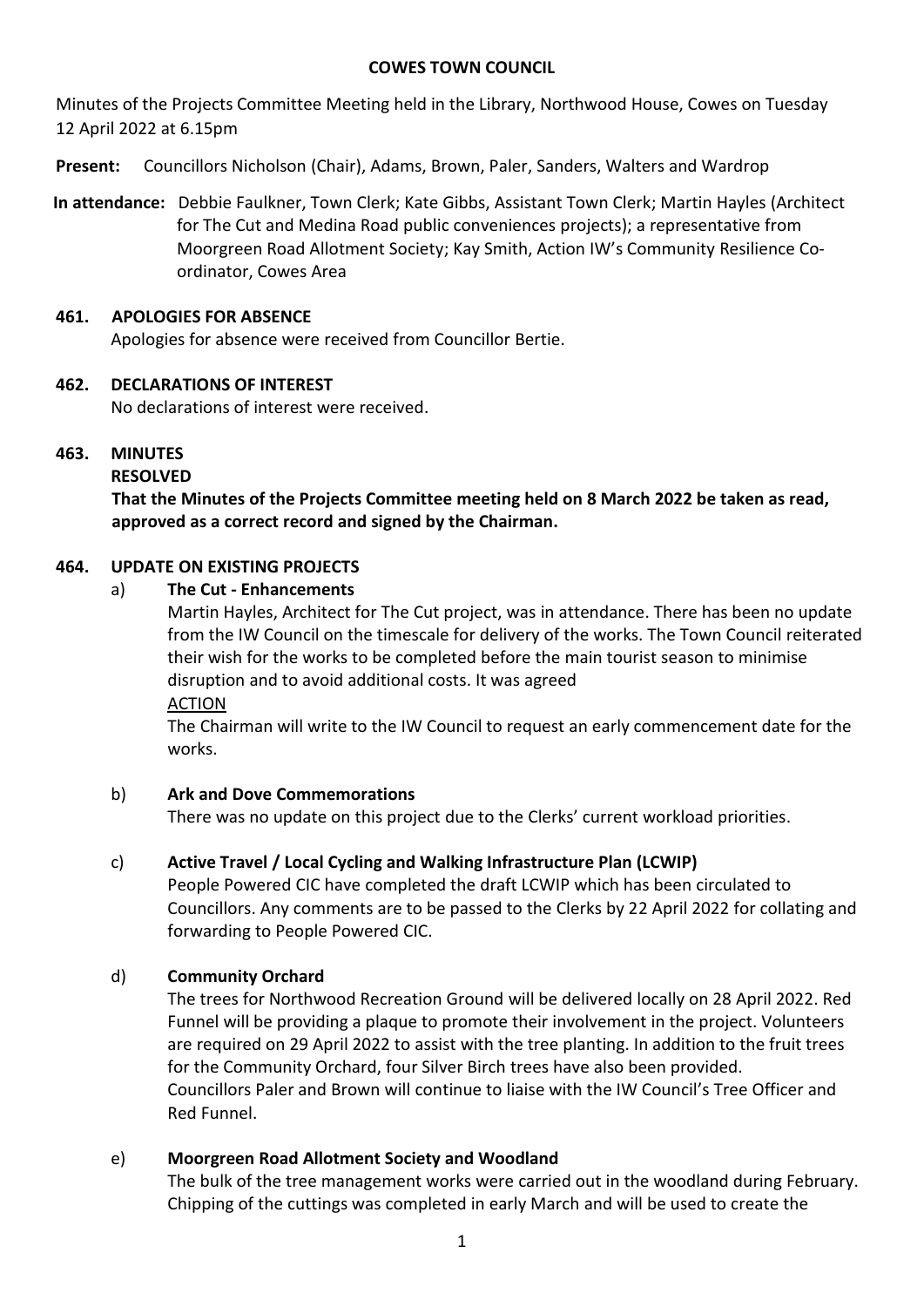pathways. The Green Gym will carry out a deep clean of the area in early May and assist with the creation of the new pathways. Councillors suggested a skip would assist with removal of the debris. A number of complaints from local residents regarding the work undertaken and plans to open up the woodland have been received. The Allotment Society have engaged with the complainants to explain the need for the improvements and the benefits that will be achieved to the area and for the public.

The IW Council contacted the Allotment Society to ask their wishes for the grounds maintenance of the Reservoir area. Following discussion, it was considered that the level Reservoir area be routinely cut, however, the banks should have an early cut in February - April, no cutting over the summer, and a late cut in mid-late September. This will encourage wild flowers. It was agreed

## ACTIONS

- 1. The Assistant Town Clerk will write to the IW Council to give the Town Council's support for the banks of the Reservoir to be given an early cut in February - April, then left for wild flowers to grow, with a late cut in mid-late September.
- 2. The Assistant Town Clerk will promote the Moorgreen Woodland walk in the Summer Newsletter.

# f) **Cowes Place Strategy and Structure**

The Chairman provided a draft document, outlining the Town Council's objectives and strategy aligned to the Place Plan for consideration. It was agreed **ACTION** 

The document will be referred to the Place Plan Working Group for further consideration.

# g) **Secrets of the Solent**

Southern Water's pumping station opposite Mornington Road has been put forward as a location for one of the murals. The Hampshire and IW Wildlife Trust (HIWWT) are liaising directly with Southern Water regarding the installation of the mural. HIWWT want to run a workshop where volunteers and people who have been involved can discuss why the Solent is special to them and what species and habitats they'd like to see on the mural. They are currently looking for community rooms that are suitable to hire in Cowes for up to 20 people; the Clerks have provided contact information for a number of suitable venues.

# h) **Signage on public conveniences**

Island Roads have provided a quotation for the supply and installation of two directional signs at The Parade public conveniences, based on utilising both lampposts, and maintenance costs to the end of the PFI Contract. Councillors considered the maintenance cost to be considerable and suggested asking Island Roads what our liability and responsibilities will be for the ongoing maintenance of the two signs. It was agreed ACTION

The Assistant Town Clerk will ask Island Roads what the Town Council's liability and responsibilities will be for the ongoing maintenance of the two signs.

### i) **Queen's Platinum Jubilee**

Arrangements for celebrating the Queen's Platinum Jubilee are underway. This item will be removed from future agendas.

### j) **Public Conveniences Refurbishment**

Martin Hayles has been engaged by the Town Council as Architect for the refurbishment of Medina Road public conveniences. Martin was in attendance and advised he has completed a survey of the facility at Medina Road and produced detailed drawings. He outlined his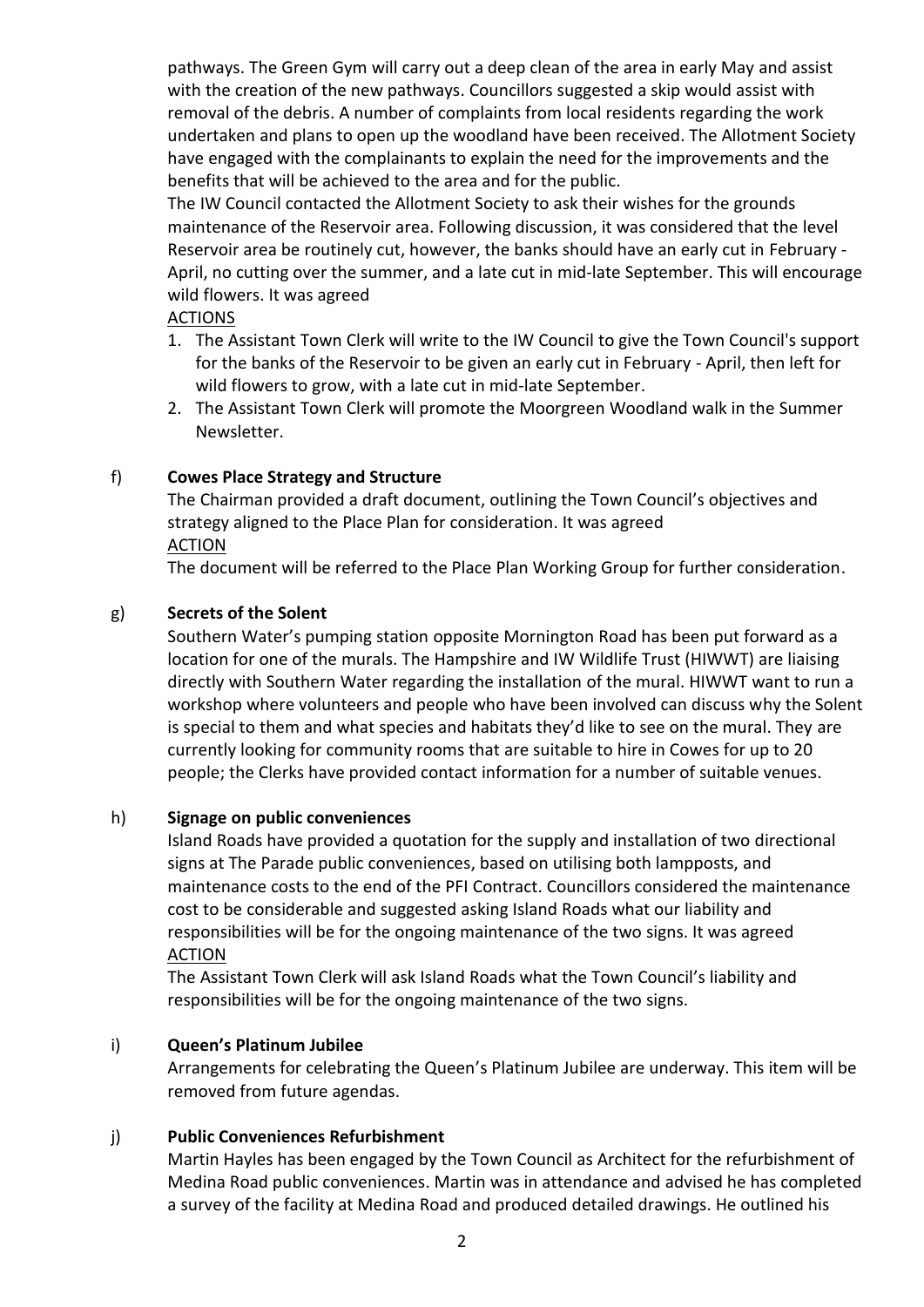recommendations to refurbish the facilities, including re-use of the fittings, strip out the floor tiles and replace with a solid sheeting, continuing partially up the wall; cover the walls with a solid surface which is vandal resistant, removal of the urinal and the inclusion of an additional cubicle in the Gents, the addition of flood guards to doors, new external doors and windows, renewed electrical fittings. He suggested a drain survey be included. Existing internal drains are to remain for use when cleaning, however, these will be checked to ensure trap gullys are in place to avoid aromas from the drainage system entering the facilities.

The building is leased from Southern Water and their permission will be required before works are undertaken. Councillors asked for details of the remaining term of Lease. It was agreed

### ACTIONS

- 1. Martin Hayles will send the detailed drawings to the Clerks for circulation and prepare a Schedule of Works for the next Projects Committee meeting.
- 2. The Town Clerk will provide details of the Lease with Southern Water at the next Projects Committee meeting.

Martin Hayles left the meeting at 6.51pm.

### k) **Northwood Recreation Ground Plaque**

Following a request from a member of public that the Town Council replaces the dedication plaque at Northwood Recreation Ground, the Assistant Town Clerk has obtained copies of the Deed of Gift, Deed of Variation and Indenture relating to Northwood Recreation Ground from the IW Council. No details of the wording on the original plaque have been located. Draft wording for a replacement plaque was discussed. It was agreed **ACTION** 

The Assistant Town Clerk will obtain measurements and costings for a replacement plaque.

### **465. NEW PROJECTS**

a) **Review of application for grants criteria, Key Service Objectives and Statement of Purpose** The Finance, Acquisitions and Staffing Committee referred the criteria for applying for a grant to the Projects Committee for review, linking the criteria to the Town Council's Key Service Objectives and Statement of Purpose. As discussed above, Minute 464f, the draft Objectives will be referred to the Place Plan Working Group for further consideration. The grants criteria will be reviewed following completion of the review of the aims and objectives.

## b) **Grass Verges - Upper Moorgreen Road**

The Chairman has been approached by a resident of Upper Moorgreen Road, expressing their concern at the state of the grass verges on this road, which are frequently parked on, and requesting that the grass verges are removed when the footways are resurfaced. Island Roads have recently renewed the tarmac and re-turfed grassed areas but cars parked on the areas are destroying the freshly laid turf. Councillors discussed what options are available and acknowledged that residents need to be consulted before any changes are implemented. It was agreed

### ACTION

The Chairman will write to Island Roads to ask what options are available.